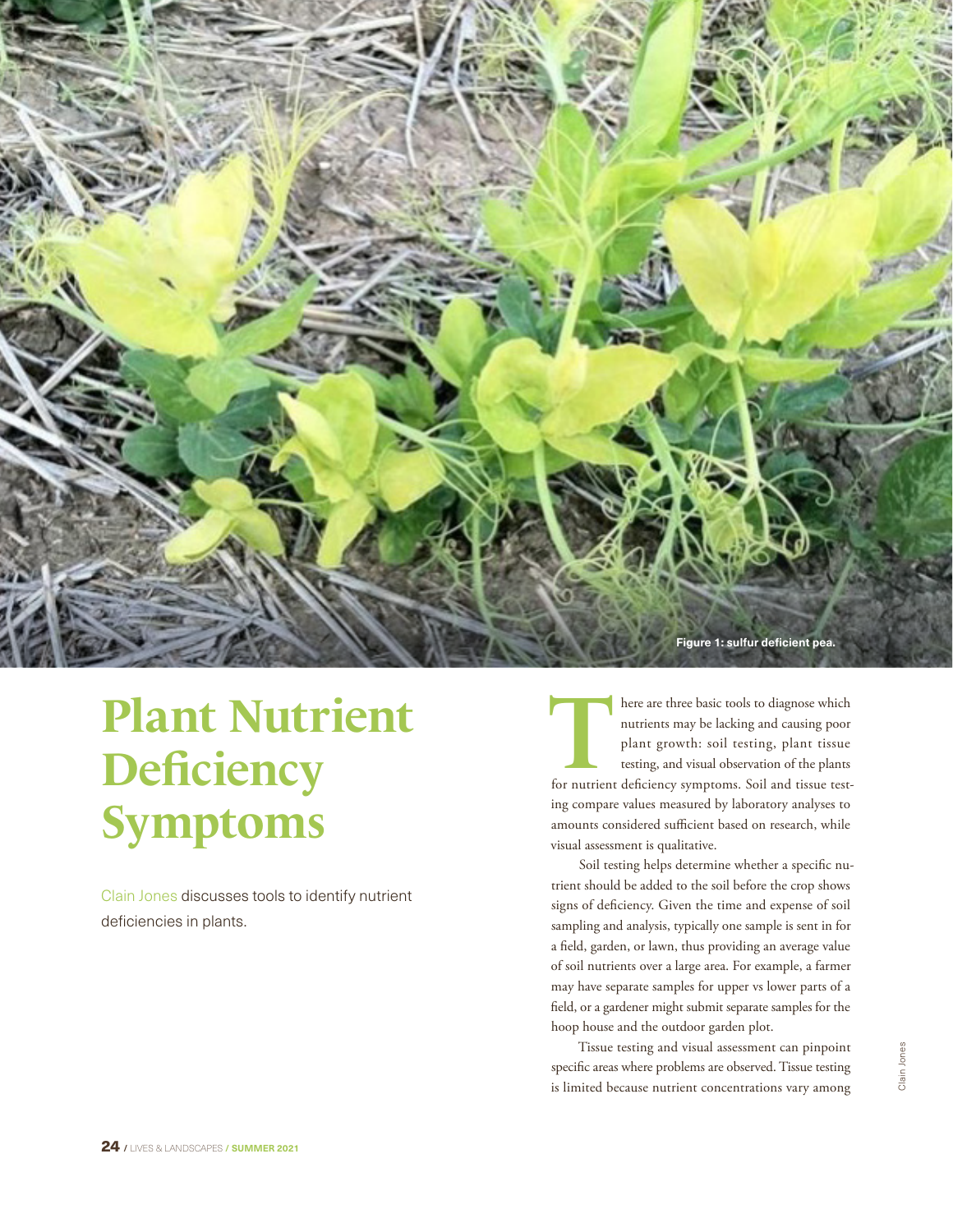species and varieties, by the plant growth stage, plant part, even the time of day the sample is collected, and how the tissue is handled after collection. Unfortunately, there aren't always published nutrient sufficiency ranges for many nutrients and crops in Montana.

Looking at leaves is quick and easy. The limitation of visual assessment is that once deficiencies are strongly visible, plant production may have already been hurt. Before applying fertilizer on a large scale based on visual symptoms, plant tissue analysis should be used to confirm the nutrient deficiency. This is important because many growth issues can cause symptoms that look like nutrient deficiencies. These include stress caused by underwatering, overwatering, disease, insects, or herbicide damage. In a garden environment there are more options, with smaller economic consequences, to correct plant nutrients mid-season, than for large scale farms.

The earlier a deficiency is detected and corrected the better. However, a challenge in this region is that our cool spring weather may cause nutrient deficiency in the short term. Specifically, nutrient release from organic

Figure 2, left: **nitrogen deficient wheat.** Figure 3, right: **nitrogen deficient bean.**

matter and movement of nutrients like phosphorus (P) and iron (Fe) are slow in cold soils. Even if the soil contains sufficient available nutrients, the plants might be unable to take them up. If, additionally, the soil is waterlogged, root rot can further stress the plants and decrease nutrient uptake. This exacerbates nitrogen (N) and iron deficiencies. If deficiency is due to cold, nutrient deficiency symptoms should go away once soils warm, and applying more nutrients is a waste and won't help.

MSU Extension provides an [online nutrient](https://landresources.montana.edu/soilfertility/nutrientdeficiencies.html)  [deficiency flow chart](https://landresources.montana.edu/soilfertility/nutrientdeficiencies.html) and the Extension bulletin [Plant](https://store.msuextension.org/Products/Nutrient-Management-Module-09-Plant-Nutrient-Functions-and-Deficiency-and-Toxicity-Symptoms-4449-9__4449-9.aspx)  [Nutrient Functions and Deficiency and Toxicity](https://store.msuextension.org/Products/Nutrient-Management-Module-09-Plant-Nutrient-Functions-and-Deficiency-and-Toxicity-Symptoms-4449-9__4449-9.aspx)  [Symptoms](https://store.msuextension.org/Products/Nutrient-Management-Module-09-Plant-Nutrient-Functions-and-Deficiency-and-Toxicity-Symptoms-4449-9__4449-9.aspx) to guide visual plant assessment. The flow chart quickly guides the user to a specific nutrient that is likely deficient based on which leaves are affected (old and near the base of the plant, or young and at top), the leaf color, whether the symptoms are spotted/striped or affect the whole leaf, and more.

Nitrogen, sulfur (S), phosphorus, and iron are nutrients commonly deficient in Montana. Uniform yellow and light green leaves on crops are likely due to